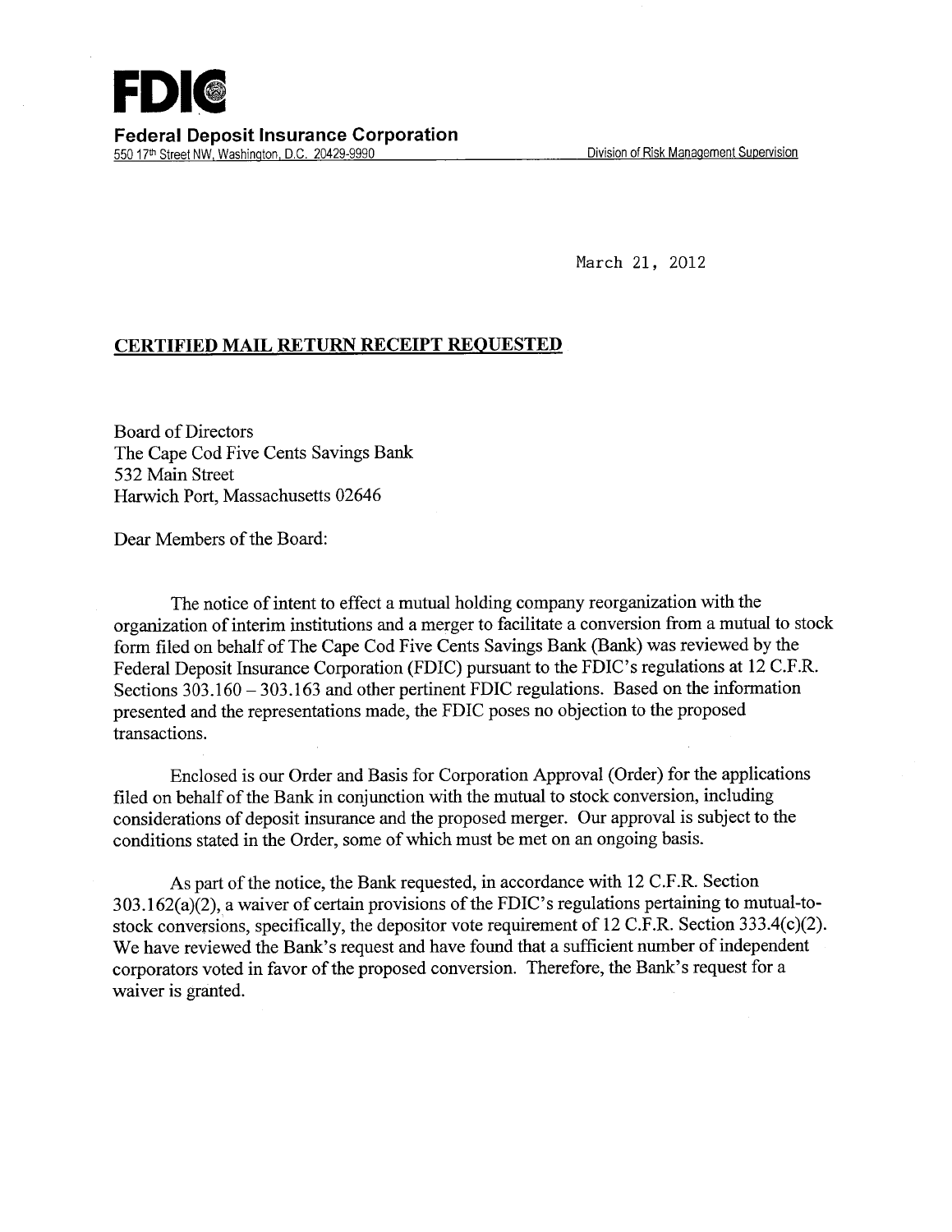Board of Directors The Cape Cod Five Cents Savings Bank Page 2

Please notify the Boston Area Office in writing when the proposed transaction has been consummated. If an extension of the time limit included in the Order is required, a letter requesting a specific extension of the limitation, and the reasons for the extension, should be submitted to the Boston Area Office.

Sincerely,

## **/S/**

James C. Watkins Deputy Director

Enclosures

cc: Eric R. Fischer Goodwin Proctor LLP Exchange Place Boston, Massachusetts 02109

> David J. Cotney - Commissioner Massachusetts Division of Banks 1000 Washington Street  $10<sup>th</sup>$  Floor Boston, Massachusetts 02118

Maureen B. Savage - Vice President Federal Reserve Bank of Boston 600 Atlantic Avenue H-3 Boston, Massachusetts 02210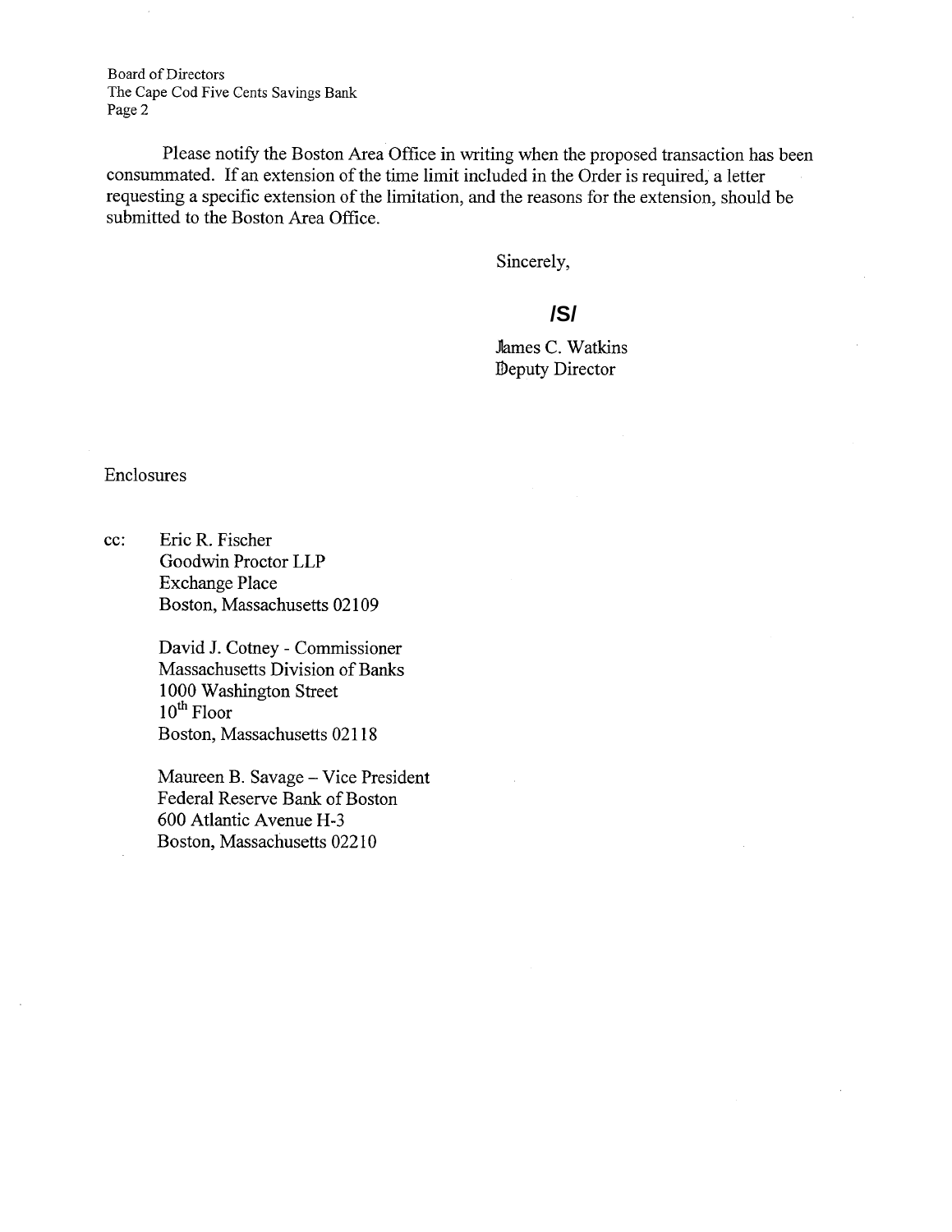## **FEDERAL DEPOSIT INSURANCE CORPORATION**

The Cape Cod Five Cents Savings Bank Harwich Port, Massachusetts

Application for Federal Deposit Insurance and Consent to Merge

## **ORDER AND BASIS FOR CORPORATION APPROVAL**

Pursuant to Section 5 and Section 18(c) and other provisions of the Federal Deposit Insurance (FDI) Act, an application has been filed on behalf of The Cape Cod Five Cents Savings Bank, Harwich Port, Massachusetts (Mutual Institution), currently a state-chartered, mutually-owned Deposit Insurance Fund (DIF) member with total resources of \$2,106,498,000 and total deposits of \$1,831,257,000 as of December 31, 2011. The application is for the FDIC's consent to merge with Cape Cod Five Interim Stock Savings Bank, Harwich Port, Massachusetts, a proposed new interim, state-chartered stock bank. In addition, applications have been filed for federal deposit insurance for an interim Massachusetts-chartered mutual savings bank (a *de novo* mutual savings bank to be subsequently organized into a mutual holding company) and an interim Massachusetts-chartered stock savings bank (Cape Cod Five Interim Stock Savings Bank).

The transaction is to effect the Mutual Institution's plan of reorganization which, solely to facilitate such undertaking, provides for:

- Mutual Institution will organize a new *de novo* interim Massachusetts-chartered mutual savings bank, Cape Cod Five Interim Mutual Savings Bank, and subsequently reorganize it into a mutual holding company, under Massachusetts law, to be known as Cape Cod Five Mutual Company (Mutual Holding Company);
- Cape Cod Five Mutual Company, will establish a new, wholly-owned Massachusetts- $\bullet$ chartered stock savings bank to be known as Cape Cod Five Interim Stock Savings Bank (Subsidiary Bank); and
- Mutual Institution will merge into Cape Cod Five Interim Stock Savings Bank, with Cape Cod Five Interim Stock Savings Bank as the legally surviving entity under the name of The Cape Cod Five Cents Savings Bank (Resultant Bank).

Upon consummation of the reorganization, the deposits of the Resultant Bank (or The Cape Cod Five Cents Savings Bank) will continue to be insured under the DIF. On the effective date of the reorganization, The Cape Cod Five Cents Savings Bank will be a stock bank that is whollyowned by Cape Cod Five Mutual Company, Harwich Port, Massachusetts.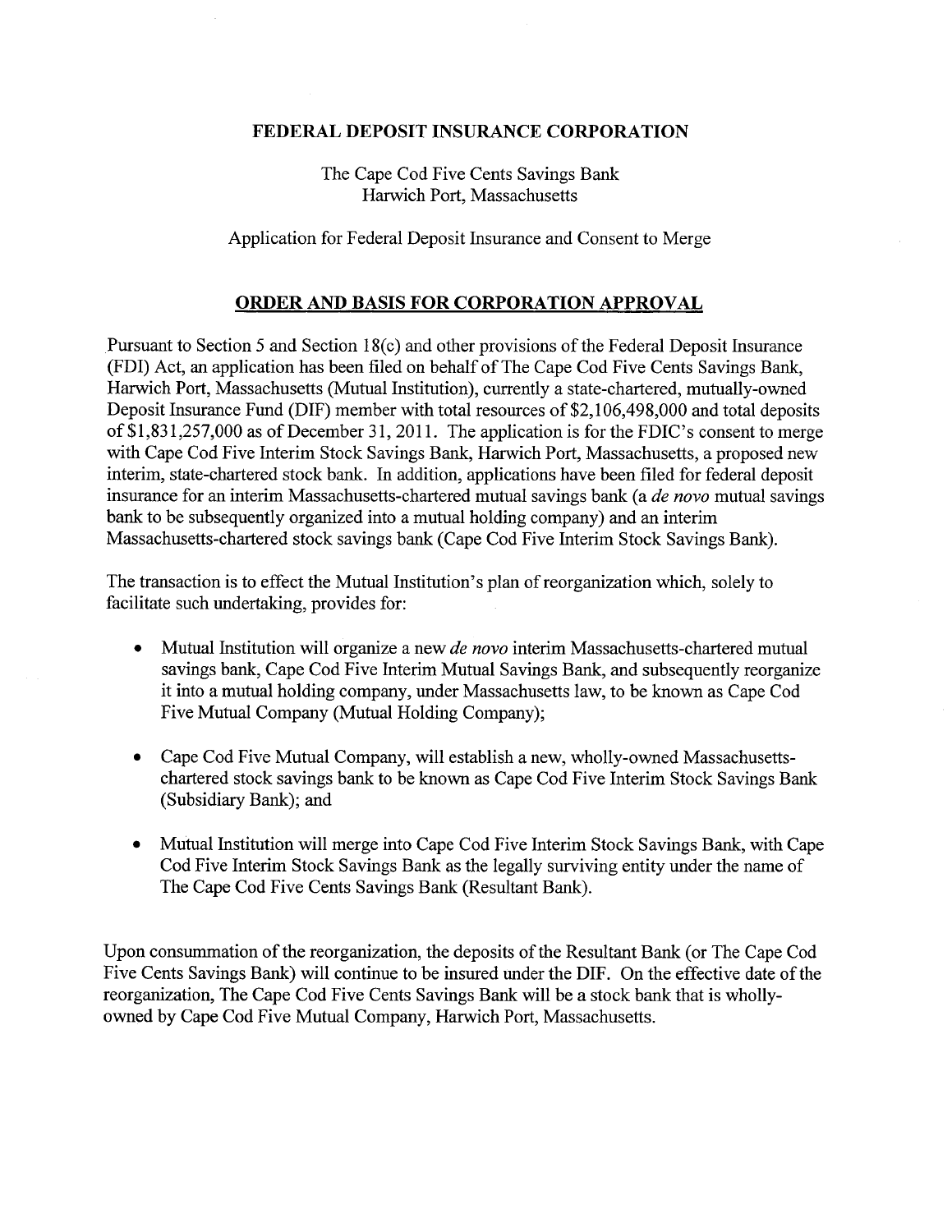An application to allow Cape Cod Five Mutual Company to become a mutual bank holding company was approved by the Federal Reserve Bank of Boston on March *5,* 2011. Also, the Commonwealth of Massachusetts has granted The Cape Cod Five Cents Savings Bank the authority to conduct banking business and *is expected* to approve the mutual savings bank and stock savings bank charters in the near-term.

Following consummation of the merger, The Cape Cod Five Cents Savings Bank will operate the same banking business, with the same management, at the same locations now being served by the Mutual Institution. The proposed transaction will not alter the competitive structure of banking in the market served by the Mutual Institution. The Cape Cod Five Cents Savings Bank's main office will continue to be located at 52 Main Street, Harwich Port, Massachusetts.

Notice of the proposed transaction, in a form approved by the FDIC, has been published pursuant to the FDI Act. A review of available information, including the Community Reinvestment Act (CRA) Statement of the proponent, disclosed no inconsistencies with the purposes of the CRA. The Cape Cod Five Cents Savings Bank is expected to continue to meet the credit needs of its community, consistent with the safe and sound operation of the institution.

In connection with the merger application, the FDIC has taken into consideration the financial and managerial resources and future prospects of the proponent banks and the Resultant Bank, the convenience and needs of the community to be served, and the effect of the proposed transaction on competition. The FDIC has also taken into consideration the effectiveness of the insured depository institutions involved in the proposed merger transaction in combating moneylaundering activities, and the risk posed by the transaction to the stability of the U.S. banking or financial system.

In addition, the FDIC has fully considered all available facts and information relevant to the factors of Section 6 of the FDI Act relating to the applications for federal deposit insurance for Cape Cod Five Interim Stock Savings Bank and Cape Cod Five Interim Mutual Savings Bank.

Having found favorably on all statutory factors, it is the FDIC's judgment that the applications for Consent to Merge and for federal deposit insurance should be and are hereby approved, subject to the following conditions, some of which are continuing in nature:

- 1. That, except for the proposed issuance and delivery of The Cape Cod Five Cents Saving Bank stock to Cape Cod Five Mutual Company, no shares of the stock of The Cape Cod Five Cents Savings Bank shall be sold, transferred or otherwise disposed of, to any person (including any Employee Stock Ownership Plan) unless prior notice is provided to, and non-objection is received from, the FDIC;
- 2. That, prior to a sale, transfer or other disposition of any shares of Cape Cod Five Mutual Company (which currently is in mutual form and has no authorized or outstanding shares) by Cape Cod Five Mutual Company, to any person (including any Employee Stock Ownership Plan) or a conversion of Cape Cod Five Mutual Company, to stock form, The Cape Cod Five Cents Savings Bank will provide prior written notification to the FDIC and provide the FDIC with copies of all documents filed with the state and Federal banking and/or securities regulators in connection with any sale, transfer, disposition or conversion;